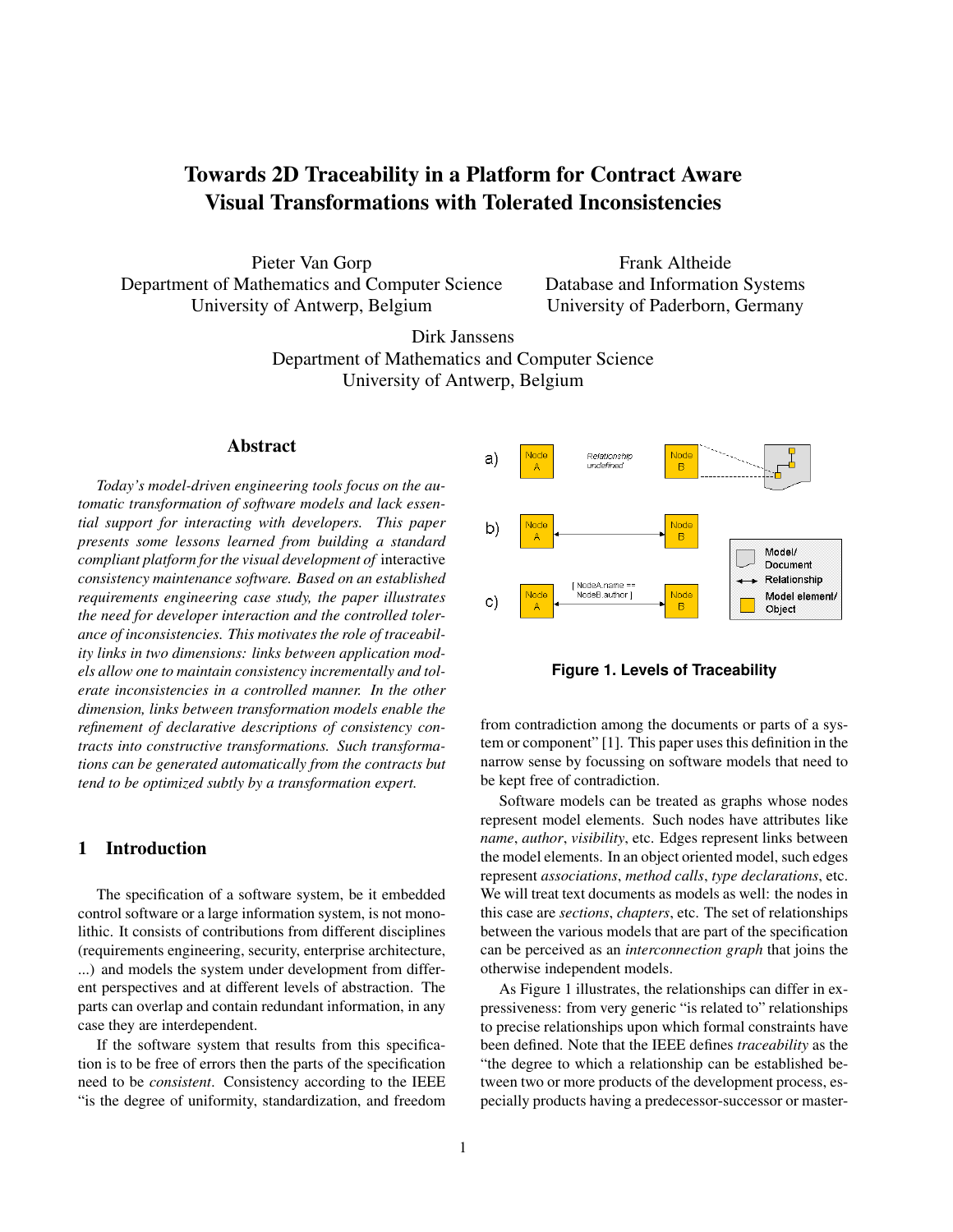subordinate relationship to one another" [1]. The relationships in this definition are only established in the mind of a software developer. Therefore, this paper defines *traceability links* as the software artifacts that make these relations explicit in interconnection graphs called *traceability models*. The union of a traceability model and the models it connects is called an *integrated model*.

This paper will illustrate the role of traceability models in tools for interactive consistency maintenance. Consistency can be achieved manually by reviews and inspections but also automatically by tools that evaluate constraints and restore consistency where constraints are not satisfied. In some cases, inconsistencies should be tolerated. This paper will show how constraints can be relaxed in a controlled manner.

Maintaining consistency over the course of the development is important but also work-intensive and timeconsuming, therefore automation is desirable. The degree of automation that can be achieved however is highly dependent on the development environment, on existing processes and tools. There is a trade-off between costs and the degree of automation the developers obtain. In this paper we want to discuss the spectrum of consistency maintenance approaches and present three existing approaches specifically:

- *ToolNet* as a representative tool for *manually* maintaining the consistency of models in commercial off-theshelf (COTS) tools,
- *CAViT* as a *general purpose* framework for *automating* model transformations based on MOF, OCL and UML based graph rewriting, and
- *Triple Graph Grammars (TGGs)* as a *dedicated* formalism for *fully automatic* consistency maintenance.

We will portray the work we carried out to combine these three approaches in the *ICONS* framework for supporting *interactive* consistency maintenance. ICONS is designed for interoperability with MOF compliant COTS tools such as MagicDraw while hiding irrelevant API details from transformation writers.

The remainder of this paper is structured as follows: section 2 presents some models from a case study to motivate the need for consistency maintenance techniques. Section 3 discusses the solution space. Section 3.1 introduces the reader to the functionality and implementation challenges of tools like *ToolNet*. Section 3.2 presents the other side of the tool spectrum by discussing the *CAViT* framework. Section 3.3 motivates the contributions of this paper. It illustrates the need for *interaction*, *controlled inconsistencies* and *fine-grained consistency constraints* in tools like *ICONS*. Section 3.4 presents triple graph grammars as a formalism that allows one to model a large class of fully automatic transformations concisely yet lacks support for modeling developer interaction and controlled inconsistencies. Section 4 therefore presents the new two-dimensional traceability technique for combining the conciseness of TGGs with the flexibility of *CAViT*. This section forms the main theoretical contribution of this paper. Obviously, the paper concludes by summarizing the lessons learned.

# 2 Case Study

To give a realistic idea of models that need to be kept consistent, this section presents some heterogeneous models of a sample application. The application is based on the *Meeting Scheduler* problem statement that was proposed by Van Lamsweerde et al. [2] as a benchmark for requirements elicitation and software specification techniques. The problem statement of the benchmark was published deliberately imprecise and incomplete [3]. The first part of the problem statement reads as follows:

Meetings are typically arranged in the following way. A meeting initiator asks all potential meeting attendees for the following information based on their personal agenda:

- a set of dates on which they cannot attend the meeting (hereafter referred as exclusion set);
- a set of dates on which they would prefer the meeting to take place (hereafter referred as preference set).

A meeting date is defined by a pair (calendar date, time period). The exclusion and preference sets are contained in some time interval prescribed by the meeting initiator (hereafter referred as date range).

The actual goal of the system is to propose an *optimal* meeting location and date and streamline the communication among the participants of a meeting [2]. The requirements specification distinguishes between different conflict types and describes ways of resolving them.

Section 2.1 presents a conceptual model that formalizes the concepts, the associations and their multiplicities from the problem domain. Section 2.2 presents a robustness model for the "confirm meeting" use case scenario. The fragments in this paper should merely illustrate some realistic dependencies between models in different languages and should not be regarded as a complete or stable specification of a meeting scheduler. Instead, the sample models are meant to make the constraints in sections 3.1.2, 3.2.2 and 3.3.2 more concrete.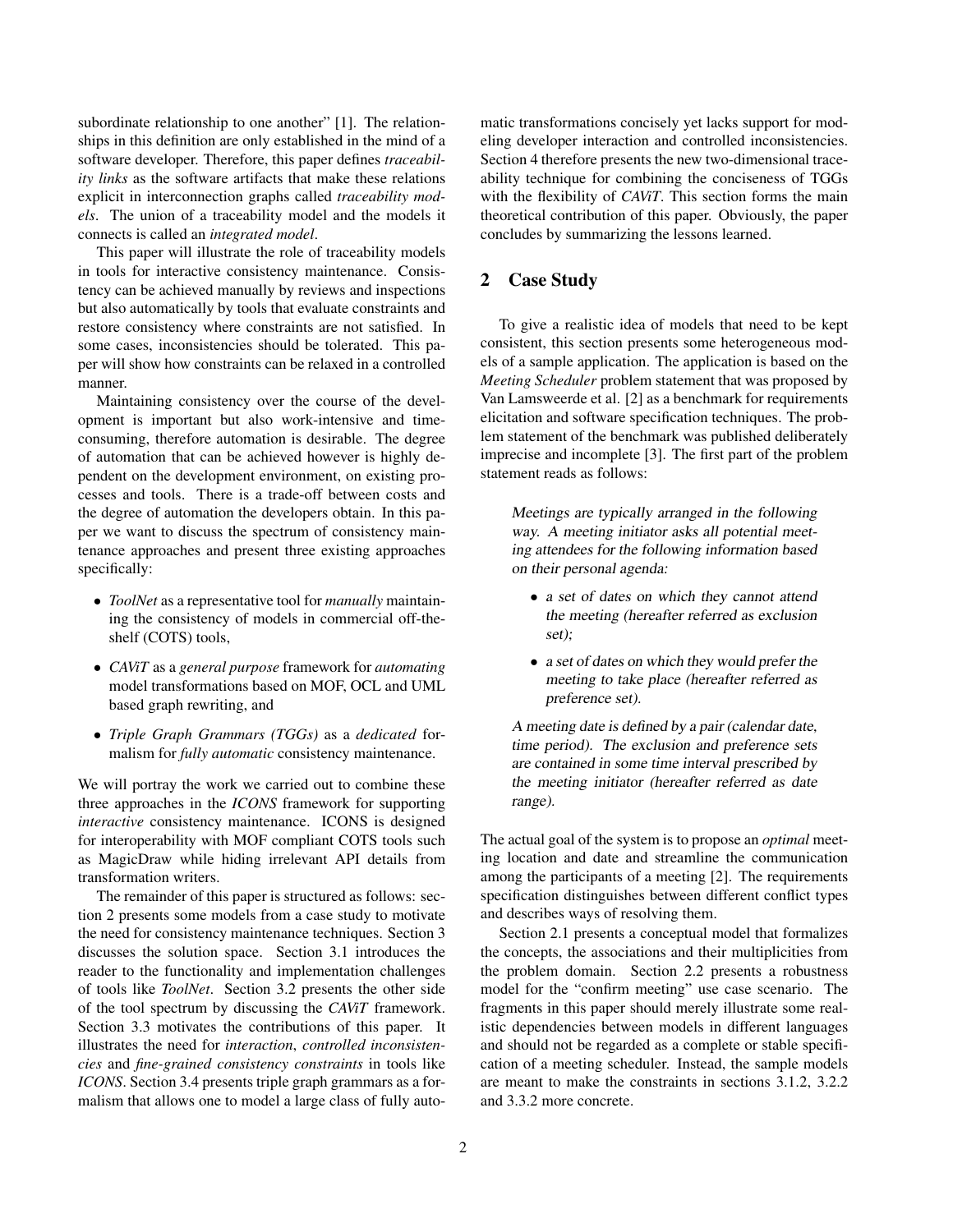

**Figure 2. Conceptual Model.**

## 2.1 Conceptual Model

Figure 2 shows a conceptual model (CM) of a Meeting Scheduler application, specified in UML syntax. At the conceptual level, analysts are free to use constructs such as association classes, views, and other language features. Such features may not be supported directly by the implementation language but they allow one to represent the problem domain in a way as close as possible to one's perception of reality.

A complete conceptual model contains all relevant nouns and verbs from a problem domain as classes and operations. We could establish some traceability in this paragraph by describing in natural language how the words from Figure 2 relate to those from the requirements specification presented above. However, this would not be an adequate basis for automating the consistency maintenance between these two models. Moreover, developers may want some tool support for navigating from one model element to all its related elements in another model.

# 2.2 Robustness Model

The model-view-controller (MVC) pattern has been found beneficial for system evolvability [4]. Therefore, Rosenberg and Scott propose to move from analysis to design by creating *robustness model*s [5]. User interface screens are represented by *boundary objects* (or *interfaces*), persistent classes from the conceptual model are represented by *entities* while application behavior is encapsulated by *control objects* (or *services*). A set of architectural rules (like "only services are allowed to access entities") assists developers to create an evolvable design. Figure 3 shows a robustness model (RM [5]) of the application under study. Note that the entity Schedule corresponds to the class Schedule from Figure 2.

The model describes the way a meeting can be confirmed by an initiator. After logging in, the initiator is directed to the main user interface screen of the application. There, he can select a particular meeting and click the "confirm meeting" button. This action triggers an update of the meeting



**Figure 3. Robustness Model.**

status and a booking of the meeting location. Finally, the success of the use case is confirmed by sending a mail to all meeting attendees.

# 3 Maintaining Consistency

This section presents an overview of existing consistency maintenance approaches to provide insight in their power and limitations. It illustrates how some of these limitations can be overcome by *combining* the strengths of the presented approaches.

## 3.1 Manual Consistency Maintenance

This section illustrates how tools like *ToolNet* can assist developers in the manual construction of traceability links.

#### 3.1.1 User Experience

A manual traceability tool like *ToolNet* allows one to create and navigate links between model elements. Figure 4 shows how a user may request all links related to the word "meeting" in the requirements document. A popup shows that this word is related to a model element with name "Meeting" in the application model. This model is stored in a UML tool and contains both the conceptual and the robustness model.

Developers can also perform completeness checks on the set of traceability links. They may for example check whether every class in the conceptual model traces to a word in the requirements document. The underlying rationale of such a check is that artificial concepts in a conceptual model should be avoided whenever possible.

## 3.1.2 Implementation Challenges

*ToolNet* is a traceability tool for models residing in COTS development tools. Basili and Boehm [6] define COTS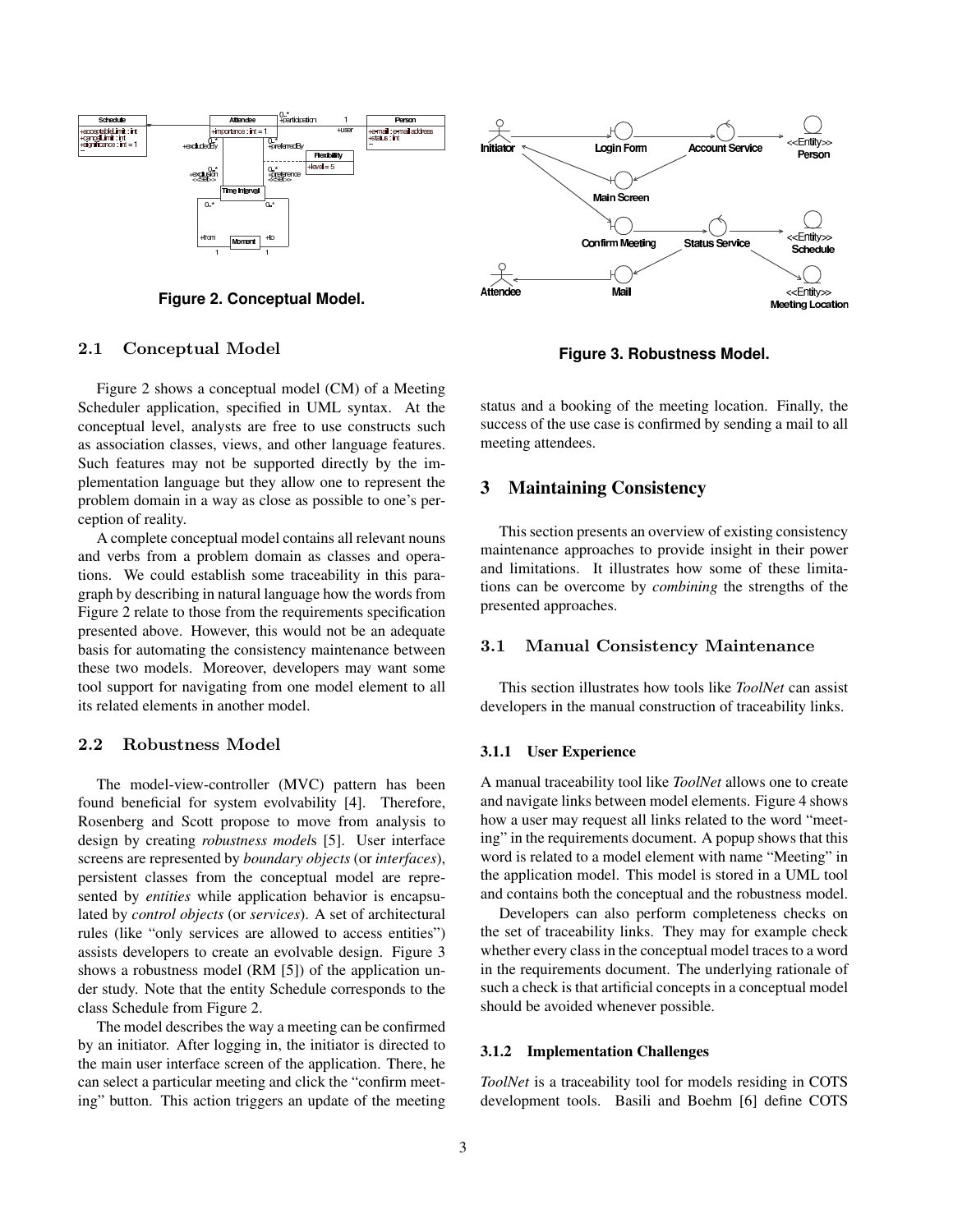

**Figure 4. Sketch from** *ToolNet* **operating on the requirements document.**

components as software with the following three characteristics: the buyer has no access to the source code, the vendor controls its development and it has a nontrivial user base. Unfortunately, the features of a component may not match the buyer's requirements completely and it usually supports only a part of the overall development process.

This poses a number of integration challenges. First of all, extension and adaptation of the component is limited by the mechanisms provided by the vendor. Secondly, the components are unaware of each other. Thirdly, a vendor is not bound to adhere to standards but focuses on implementing a set of features to gain a competitive edge over his competitors. Lastly, the buyer has only limited influence on the development of the component. The visions of a specific buyer and the vendor may diverge, forcing this buyer to exchange one component for another.

Still one needs a common language to reason about model elements and traceability links. *ToolNet*'s metamodel of such a language originally only supported directed and undirected binary links. The following OCL code formalizes the constraint described in section 3.1.1 on a metamodel for undirected n-ary traceability links:

```
let requirementsWordForEachCmClass(): Boolean=
allClassesFromModel(cm)->forAll(cmClass|
  nodesOfElement(cmClass).link->select(
  oclIsKindOf(Class2Word)
  ).node->select(role="word")->size>0
 )
```
Note that this constraint does not need the actual content of the text processor's repository. This illustrates that some useful constraints can be enforced without knowing the precise metamodels of the integrated tools. *ToolNet* exploits this observation by implementing the minimalistic metamodel as the basis for a bus-like integration of COTS tools such as DOORS, Word, Matlab, StateFlow and MagicDraw. By exposing JMI interfaces for the traceability models, their repository can be integrated seamlessly with more expressive repositories such as the one containing the conceptual and the robustness model elements. The OCL constraint can thus be executed on the federated repository of the integrated model.

### 3.2 Automatic Consistency Maintenance

In model-driven engineering, stepwise refinement is supported by means of *automatic* model transformations to increase developer's productivity and to *enforce* consistency. *CAViT* is a MOF compliant framework that extends the principles of design by contract for the implementation of model transformations. It allows architects to formalize the relationship between transformation rules and the consistency constraints they maintain in an object-oriented manner. *CAViT* is a "general purpose" framework since it can be applied for both horizontal and vertical transformations and does not pose limitations on the number of input or output models of a transformation [7].

Transformation rules are implemented as methods of a class that holds references to the input and output models. The behavior of the methods is modeled as story diagrams. Story diagrams are the core of the UML based controlled graph transformation language and are supported by tools such as Fujaba, MoTMoT and MOFLON. Consistency constraints are implemented as "transformation contracts". Such a contract is defined by a pair of constraints: the *postcondition* describes the effect of a transformation method on the set of models provided that the *precondition* is satisfied.

*CAViT* extends traditional design by contract by requiring that each postcondition corresponds to an *invariant* of the transformation class in which it is contained *[8]*. By implementing all desired consistency constraints as such invariants and postconditions, each instance of a transformation class can maintain the consistency of its contained models. More specifically, each time an invariant is violated for a transformation object, the *CAViT* engine can call the transformation method whose postcondition corresponds to that invariant and whose precondition holds at that point in time.

#### 3.2.1 User Experience

Suppose that a developer has completed a conceptual model of the meeting scheduler by doing a noun/verb analysis on the requirements specification. Now he wishes to optimize the robustness of the application by building a design model that respects the model-view-controller principles. Therefore, he wants to construct a robustness model based on the main use cases. The developer wants to use his conceptual model as a basis for the persistent entities of this robustness model. However, he does not want to clutter the conceptual model itself with the upcoming design details. Therefore, he decides to copy all classes from the conceptual model to the robustness model and mark them as entities. Ideally, the construction of this initial robustness model from a conceptual model is supported by the development tool. With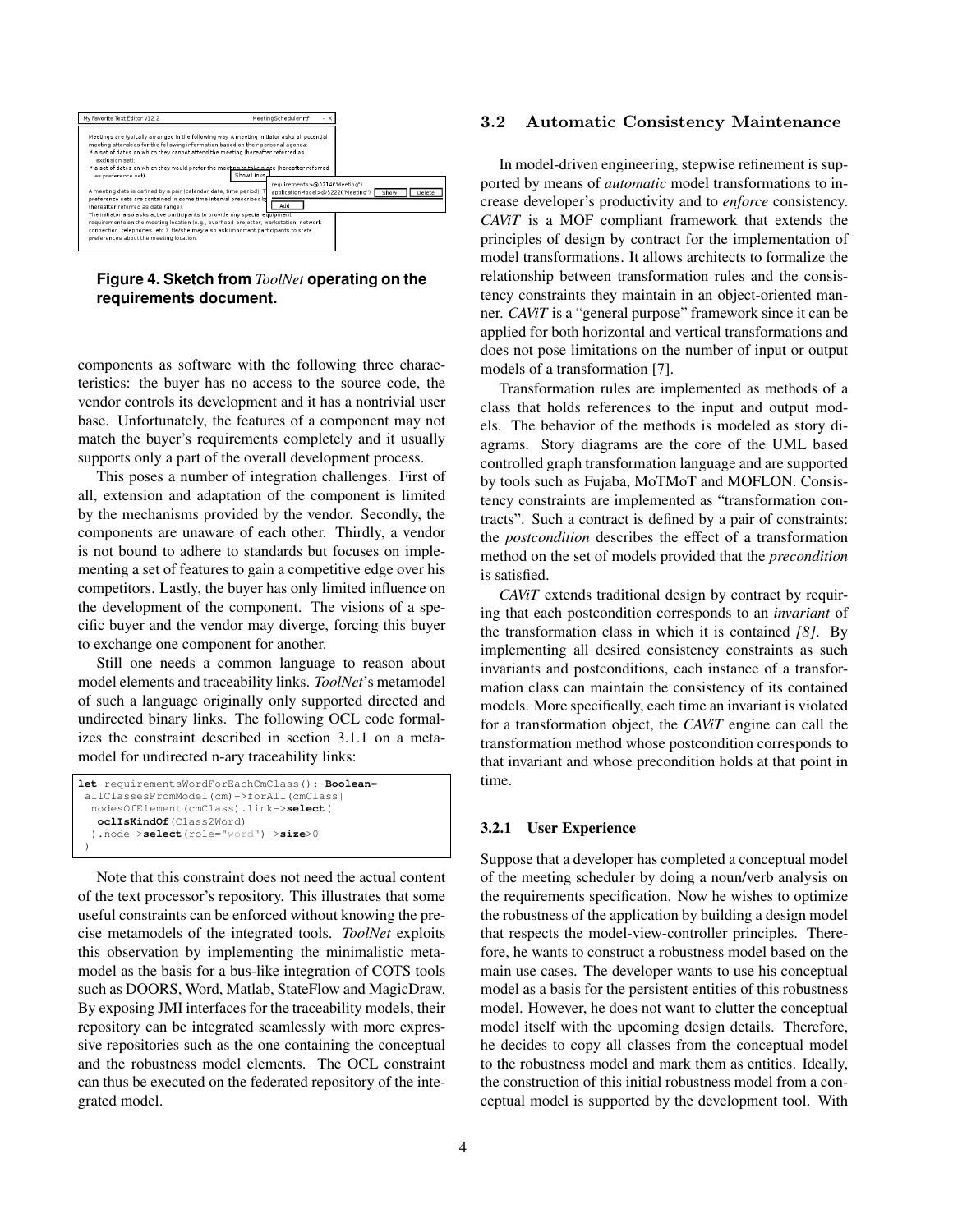

**Figure 5. Control flow of the** *cm-Classes2rmEntities* **method.**

*CAViT*, software architects can build a library of transformations that developers can apply in a black-box manner. The following section illustrates how a conceptual model can be transformed automatically to a minimalistic robustness model. Application developers would launch this transformation by one click on a button.

#### 3.2.2 Implementation Challenges

*CAViT* is built for integration with COTS modeling tools. As with *ToolNet*, a particular challenge is that the repositories of these tools cannot be changed. However, by following suitable guidelines in the design of a transformation model, a transformation repository can be wrapped seamlessly around its application model repositories. More specifically, associations between a transformation class and a metaclass from the application models should be specified unidirectionally.

In summary, a software architect needs to provide three artifacts: (1) a MOF compliant definition of a transformation class, (2) a declarative consistency contract stating when a transformation method can establish what kind of consistency constraint and (3) a constructive body satisfying that contract.

Figure 5 and 6 show models of the body of the *cm-Classes2rmEntities* method contained by the *CMconsistentRM* class. This method automatically constructs an initial robustness model from a conceptual model, as discussed in the previous section (3.2.1). The method starts by copying all classes and attributes from the conceptual model. For each attribute, it checks whether its type is contained in the conceptual model. If so, it sets the type of the copied attribute to a copied class. Otherwise, it sets the type of the copied attribute to an "external class". A class is said to be



**Figure 6. Graph transformation rule displaying what elements are copied from the conceptual to the robustness model.**

external when it is not defined in the conceptual model. A library class for "String" may be external. Once the copying process is finished, the name of the robustness model is printed. Since such robustness model is the result of the copying, this indicates a successful execution of the transformation method. Finally, *true* is returned as a formal indication of success. If something goes wrong – for example: the conceptual model cannot be found in the application model of *CMconsistentRM* – the transformation prints out an indication of failure and *false* is returned.

Figure 6 models the behavior of the first state of the story diagram by showing what elements are copied from the conceptual model to the robustness model. The rule applies the story diagram syntax for copying subgraphs [9]. It specifies that the root of the copied subgraph is the conceptual model itself. That model is matched by looking for an element whose type is *Model* and that is connected to the "Conceptual Model" stereotype. Moreover, the rule specifies that this *cm* node should be owned by a UML package whose name is equal to the *applicationName* attribute of *CMconsistentRM* and that is recursively owned by the input UML model. As soon as *cm* is matched, the subgraph represented by its classes and their attributes with the latter's types is copied. Implicitly, the transformation engine creates a traceability link between each element and its copy. Explicitly again, the rule fragment on Figure 6 connects each class in the subgraph copy to the "Entity" stereotype. Additionally, a new link is created from the package containing the application's models to the node that is copied from *cm*. This node is also connected to the "Robustness Model" stereotype and its name is changed to "RM". With other words, the generated robustness model will be added to a model container, it is decorated with the proper stereotype and it gets a new name. A detailed explanation of each node, link and stereotype on Figure 6 is given in [9] which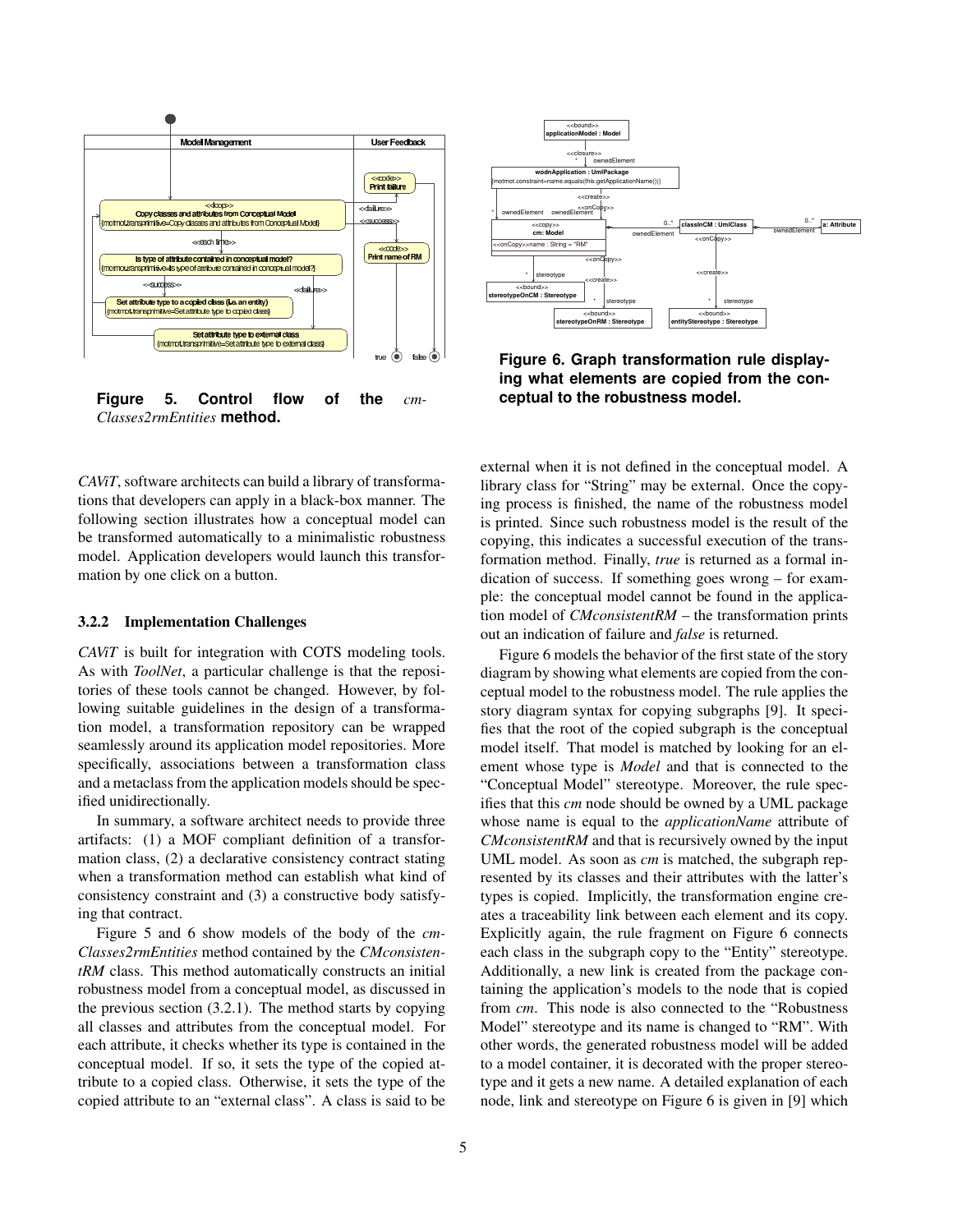introduces the copy operator by means of an example similar to the one used in this paper.

The following constraint illustrates how the postcondition of the *cmClasses2rmEntities* method can be expressed in OCL. It expresses that all classes from the conceptual model should correspond to entities in the robustness model.

| let CMconsistentRMcontract(): Boolean=          |
|-------------------------------------------------|
| conceptualmodelTracesToRobustnessmodel() and    |
| allClassesFromModel(cm)->forAll(cc: Classifier  |
| allClassesFromModel(rm)->exists(rc: Classifier  |
| this.traces->exists(t2                          |
| t2.node->exists(cNode   cNode.content=cc)       |
| and t2.node->includes(rNode   rNode.content=rc) |
| and                                             |
| cc.name=rc.name and                             |
| rc.hasStereotype("entity") and                  |
| cc.attributes()->forAll(ca)                     |
| $rc. at tributes() \rightarrow exists (ra)$     |
| ca.name=ra.name and                             |
| ca.type.name=ra.type.name and (                 |
| ca.type<>ra.type or (                           |
| -- take care of potentially used built-in types |
| not allClassesFromModel(cm)->includes(ra.type)  |
|                                                 |
|                                                 |
|                                                 |
|                                                 |
|                                                 |
|                                                 |

The constraint is complex in that it asserts existential and qualitative properties about a variety of concepts (*model*s, *classes* and *attribute*s). This is acceptable for automatically establishing a global model property in one particular constraint violation scenario (or one particular *precondition*). However, it is too coarse grained to be associated with a set of small transformations that maintain parts of the constraint in an interactive manner. Therefore, it is decomposed in the following section.

## 3.3 Interactive Consistency Maintenance

The two previous sections might create the impression that all inconsistencies should be corrected automatically. However a number of authors have argued that inconsistencies should be tolerated under certain circumstances and that overly strict consistency maintenance can even be "foolish" [10]. Nuseibeh et.al. [11] even argue that each inconsistency must be treated differently. This is reflected in their proposed consistency maintenance process consisting of the following phases: (1) monitor for inconsistencies, (2) diagnose inconsistencies by means of locating, identifying and classifying, and finally (3) handle inconsistencies. The proposed actions are to ignore, tolerate or resolve an inconsistency. Tolerating an inconsistency can mean to defer, circumvent or ameliorate it.

#### 3.3.1 User Experience

*ICONS* supports the consistency maintenance process by combining the facilities presented in the previous two sections. *CAViT* is used to monitor consistency constraints that were formalized in OCL. Diagnosis is supported both automatically and semi-automatically. More specifically, a model transformation can automatically assess a particular consistency violation and repair it without developer intervention. However, as an added value to *CAViT*, *ICONS* also enables transformations to present a set of violating model elements to a developer. Developers can then transform these elements manually or provide parameters to the *CAViT* backend. They can also specify that a particular inconsistency should be ignored by manipulating the *ignore-Constraints* property of a traceability link.

A transformation has multiple constraints, each of which can be *satisfied*, *violated* or *ignored*. This state is visualized by means of a traffic-light analogy. Each constraint can use an arbitrary number of traceability links that may be used by other constraints as well. The state of individual traceability links can be computed on-demand. More specifically, developers can request to highlight all model elements that cause a particular inconsistency. Based on the *ToolNet* infrastructure, *ICONS* then allows developers to query for all links related to those elements.

### 3.3.2 Implementation Challenges

As pointed out before, the transformation metamodel needs to enable developers to ignore inconsistencies. Secondly, *ICONS* can only offer an interactive user experience when constraints are checked in a fine-grained manner. Synchronization between fine-grained constraints is realized by means of different classes of traceability links. More specifically, Figure 7 illustrates that one subclass of *Link* is provided for each set of related model element types.

The following OCL fragments illustrate how a *part* of the consistency of classes and entities is checked by two *fine-grained* constraints:

```
let eachClassTracesToAnEntity(): Boolean=
conceptualmodelTracesToRobustnessmodel() and
 allClassesFromModel(cm)->forAll(cmc|
 allClassesFromModel(rm)->exists(rmc|
   this.traceabilityLinks->select(
   oclIsKindOf(Class2Entity)
   )->exists(l|
    l.node->contains(cmc) and l.node->contains(rmc)
   )
 )
 \lambdalet classEntity_name_match(): Boolean=
 traceabilityLinks->select(oclIsKindOf(Class2Entity))
 \rightarrowforAll(1)l.ignoreConstraints or l.node->forAll(n1,n2|
   n1.content.name=n2.content.name
```

```
)
)
```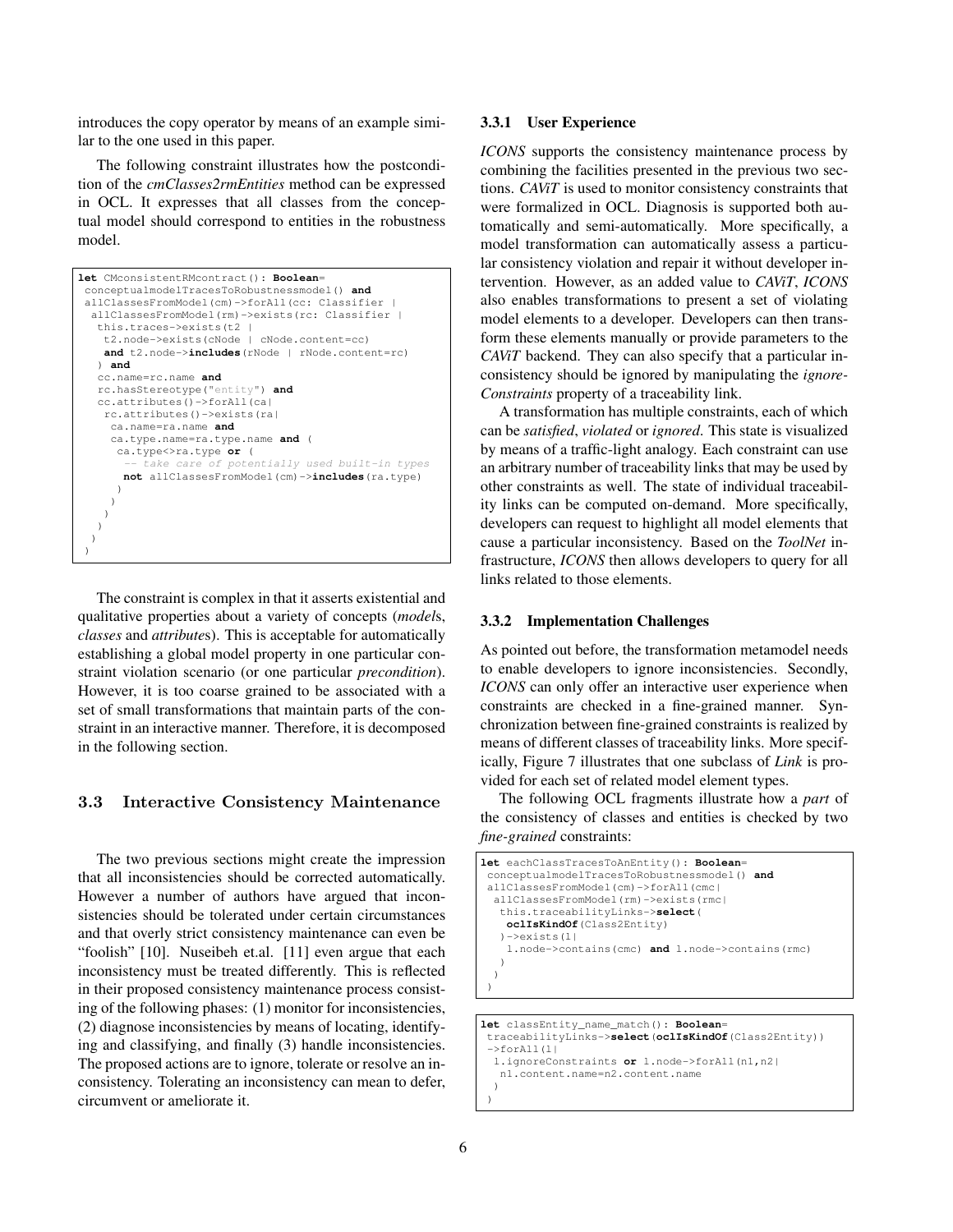

**Figure 7. MOF instance representing the transformation model that defines the structure of the** *CMconsistentRM* **transformation and its traceability links.**

Figure 8 models how the the *CAViT* backend of *ICONS* contains callbacks for interacting with developers. The transformation iteratively selects those classes that are related to entities with a different name and for which the traceability link is not allowed to be ignored. For each pair of class and entity, the system prompts for user interaction. More specifically, the user should indicate whether the inconsistency should be solved automatically, whether it should be ignored, or whether it should be solved manually. In the automatic case, the user should indicate whether or not the class name has precedence over the entity name. In the manual case, the system highlights the conflicting pair in the model editor.

The behavior of most states is modeled as story patterns (primitive graph rewriting rules). Others contain a callback to one of two MOF compliant user interaction methods: *set-Focus* or *chooseAlternative*. A detailed discussion thereof is left out due to space restrictions but can be found in an extended version of this paper [12].

One can observe that there is a strong similarity between the consistency constraints between nodes that represent (1) the conceptual model and the robustness model, (2) classes and entities, and (3) attributes of classes and entities. More specifically, for each such pair at least the names of the nodes should be the same. When implementing the constraints and the transformations for each pair by OCL and story diagram models as shown above, the maintenance of these artifacts becomes problematic if they are not related by traceability links of some form. On the other hand, treating all cases by parametrized constraint and transformation methods may become either too complex (due to all kinds of conditionals) or too simplistic (when all inconsistencies are resolved in exactly the same manner). To make the latter more concrete, the next section shows how the consistency of our example elements could be maintained fully automatically.

### 3.4 Triple Graph Grammars

This section illustrates how triple graph grammars can be used to maintain the consistency between all related model elements in a fully automatic manner. It will be shown that the formalism supports the modeling of a large class of inconsistency resolution strategies in a compact manner. However, we will also make explicit that it was not designed for modeling interaction with developers.

#### 3.4.1 Concept

Triple graph grammars are an extension to pair graph grammars aimed at concisely specifying how two metamodelbased languages should be mapped while maintaining relations between model elements in a third language. Consequently, triple graph grammars operate on models consisting of three related submodels: a source model, a target model and a correspondence model. A TGG rule distinguishes between these models by marking nodes with a  $\ll$  left  $\gg$ ,  $\ll$  right  $\gg$  or  $\ll$  map  $\gg$  flag. By creating such marked nodes in a TGG rule one can concisely specify how a recurring set of consistency violations between the source and target models should be corrected. More specifically, one TGG rule corresponds to six primitive graph rewriting rules [13]: three rules for adapting changes to the source model and three for adapting changes to the the target model. To indicate the direction of the change propagation, the former three are called the left-to-right or "forward" rules while the latter are called right-to-left or "backward". Both groups of rules consist of a *creation rule*, a *deletion rule* and a *consistency rule*. The former makes sure that when an element is found in one model, a corresponding element exists in the other model. The second rule makes sure that when an element is deleted from one model, its corresponding element is deleted from the other model. The latter rule makes sure that when attribute updates on an element in one model trigger a violation of a consistency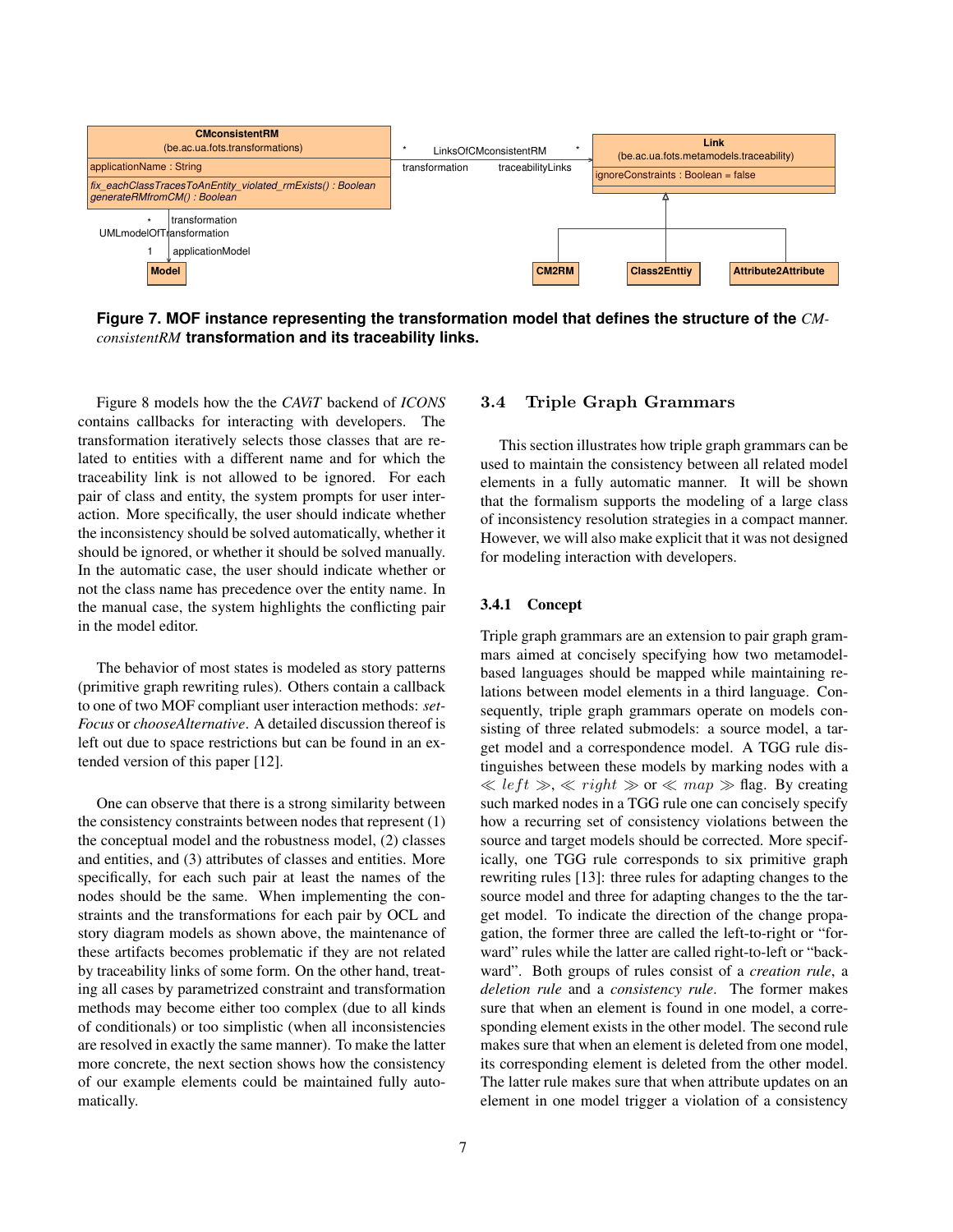

**Figure 8. Story diagram modeling the reconciliation of a class when its entity has a different name.**

constraint related to an element in the other model, that the element in the other model is updated.

### 3.4.2 Application to Example

Figure 9 shows a TGG rule for keeping a class in the conceptual model consistent with an entity in the robustness model. Note that this rule is dependent on the rule that keeps the nodes representing the conceptual and robustness models consistent with one another. To keep the TGG rule simple, *Link* is supposed to have a direct to-many association to the *ModelElement* metaclass of the UML metamodel (instead of having an intermediate *Node* metaclass like in the more realistic OCL fragments shown before). *ModelElement* is the superclass of *Model*, *UmlClass* and all other model elements.

The rule considers the conceptual model as the source (or *left*) model and the robustness model as the target (or *right*) model. The rule matches all *cm* nodes connected to an *rm* node by means of an *m2m* link of type *CM2RM*. The *cm* node represents an element of type *Model* within the host graph (a UML model that contains conceptual models, robustness models and metadata expressed as profiles). By requiring that *cm* is connected to *stereotypeOnCM*, the rule makes sure that *cm* corresponds to a conceptual model. Similarly, *rm* represents a robustness model. The left *ownedElement* association end is connected to *classInCM*, a node representing a class in the conceptual model. In the target model, *entityInRM* should represent an entity. This



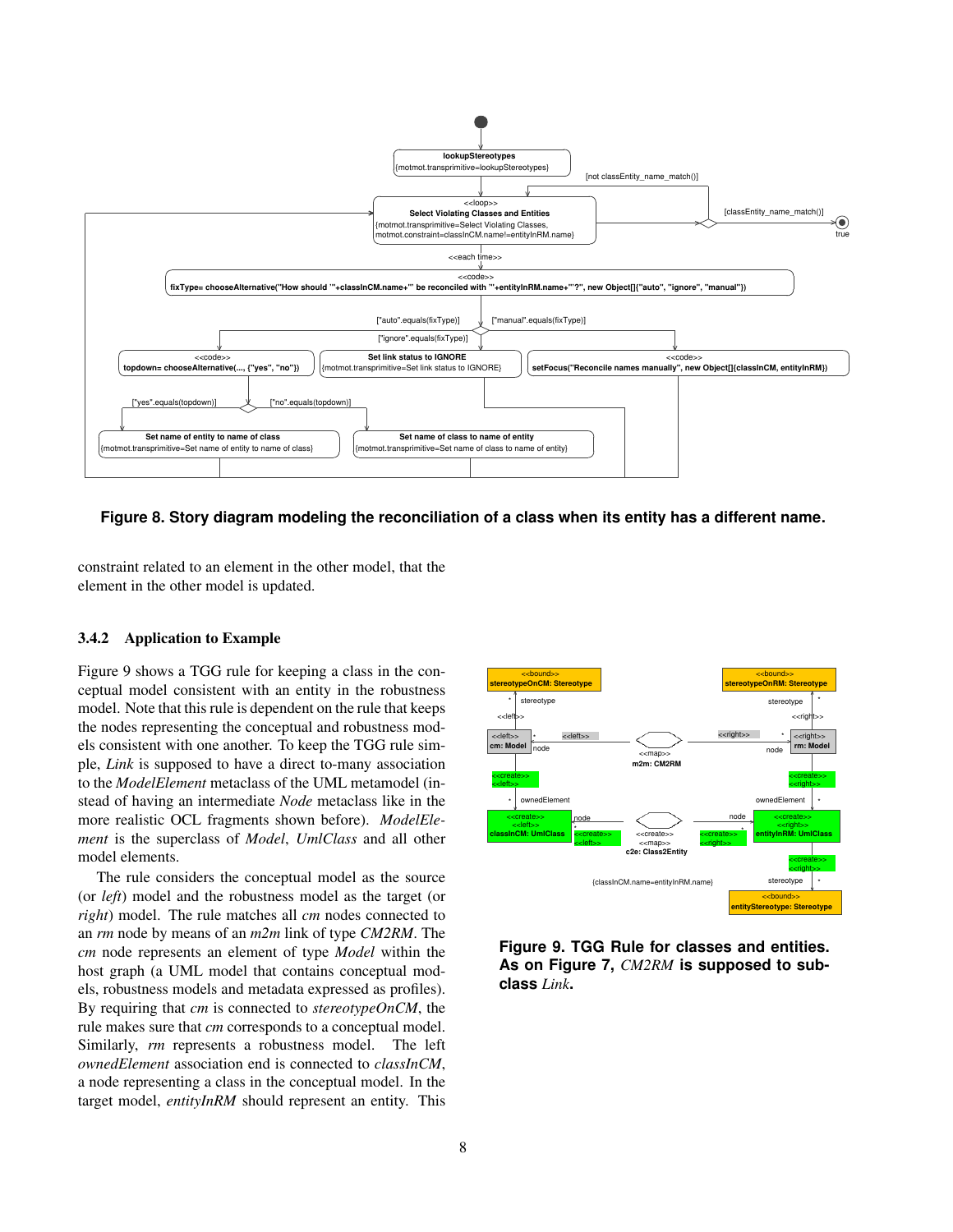is realized by asserting that *entityInRM* is of type *UmlClass* and that it is connected to the *entityStereotype* node. Note that the nodes of type *Stereotype* are assumed to be bound in previous rewrite rules. Once a match against this structure has been found, the rule asserts that the name of the class in the conceptual model should always be the same as the name of the entity in the robustness model.

As stated, the behavioral semantics of TGG rules is defined by six primitive (called "operational") rewrite rules: three forward and three backward rules. Figures 10 to 12 present the forward creation, forward deletion and forward consistency rules derived from the example TGG rule shown on Figure 9. The forward creation rule creates an entity represented by node *entityInRM* and a traceability link (node *c2e*) for each class (node *classInCM*) in the conceptual model (node *cm*) that is not linked (node *c2e\_nac*) to an entity (node *entityInRM\_nac*) in the robustness model (node *rm*) yet. The forward deletion rule deletes all entities represented by node *entityInRM* and their traceability link (node *c2e*) from the robustness model (node *rm*) if there doesn't exist a class (node *classInCM*) on the other end of the traceability link. The forward consistency rule is triggered when a class is linked to an entity with a different name. The rule restores the consistency between such violating elements by overwriting the name of the entity with the name of the class.

The backward creation, deletion and consistency rules propagate changes in the other direction but using an equivalent match and update approach. They are omitted from this paper due to space considerations.

# 3.5 Discussion

This section makes a brief comparison of the power and limitations of *CAViT*, *ICONS* and triple graph grammars.

*CAViT* allows one to model consistency contracts in the side-effect-free Object Constraint Language. The behavior of the methods that maintain those contracts is modeled by controlled graph rewriting rules, which consist of a set of primitive graph rewriting rules and a control flow diagram. When using the triple graph grammar formalism, six primitive rewriting rules are generated automatically from one triple rule by a higher-order transformation. This generative aspect makes triple graph grammars obviously a more productive formalism when considering the constraint violation scenarios covered by the six primitives.

However, one cannot always assume that the six generated rules cover the intentions of a transformation writer exactly. Instead, subtle modifications may be required, developer interaction may need to be added and some automatic transformation rules may need to be replaced by manual transformations. In fact, recent work from the inventors of triple graph grammars confirms that a fully automatic or



**Figure 10. Forward Creation Rule for classes** and entities. Nodes marked as  $\ll$  negative  $\gg$ **should** *not* **occur in the host graph in order to trigger a rewrite rule.**





**Figure 11. Forward Deletion Rule for classes and entities.**

**Figure 12. Forward Consistency Rule for classes and entities.**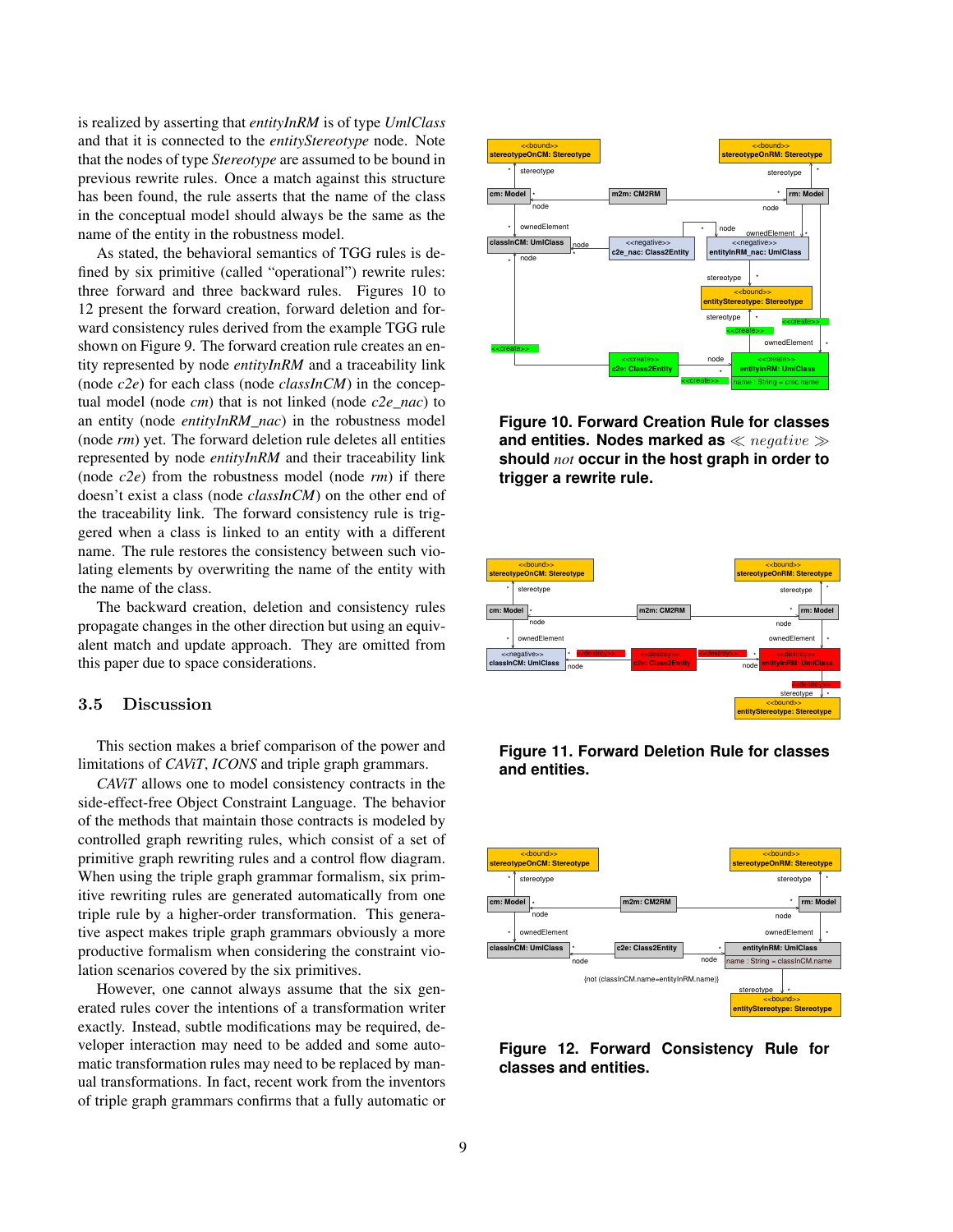*batch* application of transformation rules is not always desirable [14]. Moreover, a TGG based consistency maintenance tool developed in the context of the ISILEIT project supports various user interaction scenario's on the implementation level [13]. This illustrates once more that developer interaction is essential to make consistency maintenance tools usable in practice.

Therefore, we propose to apply the *ICONS* principles to the generated rewrite rules by embedding them in a control flow diagram. This allows one to express that certain rules should only be applied under particular conditions. Moreover, *ICONS* methods like *chooseAlternative* and *setFocus* can be used to model what information is gathered from developers and what model elements are highlighted when developers are to restore a consistency constraint manually.

When adapting the transformations generated from TGG rules as such, one is actually applying model refinement to transformation models. To manage the complexity of the increasing number of related transformation models, one can maintain traceability links between a high-level TGG rule and its derived primitive rules. The following section discusses that in the overall set of models, one can then identify two dimensions of traceability.

# 4 Two-Dimensional Traceability

This section describes an architecture for modeling tools that allow one to maintain traceability links in two dimensions: in the first dimension, links allow one to reason about relations between application models while in the second dimension, links allow one to reason about relations between transformations that maintain the application models consistent.

## 4.1 Application to Example

This section presents how a software architect specialized in development processes based on conceptual and robustness modeling may want to adapt the rewrite rules generated from the TGG rule that models the relationship between classes and entities from a high level of abstraction.

The architect decides that there should be cascading deletion behavior from classes to entities. Therefore, he allows the forward deletion rule shown on Figure 11 to be active at all times. However, the architect decides that when an entity is removed from a robustness model, the corresponding class should not be automatically removed from the conceptual model. Instead, the modeling tool should allow the developer to choose between two alternatives: either the class is removed from the conceptual model, or the entity is regenerated from its class. Therefore, the architect constructs an activity diagram expressing this behavior. The activity diagram contains:

- a state calling the *chooseAlternative* method to query the developer for his intentions,
- two story patterns: the former is based on the backward deletion rule derived from the TGG rule shown on Figure 9 while the latter is based on the forward creation rule shown on Figure 10.

The architect can structure his transformation models such that the TGG rule, its derived primitive rules and the manually created activity diagram are grouped together. He thereby applies some kind of ad-hoc traceability technique corresponding to the first case (a) of Figure 1. However, there are several reasons for creating a more explicit kind of traceability relationship between the related transformation models:

- Scalability: there may not always be an optimal package structure that reflects how large sets of transformation models are related to one another.
- Expressiveness: a dedicated traceability tool such as *ToolNet* allows one to create traceability links across tools based on different metamodels.
- Queryability: as illustrated in section 3.1.2, even simple traceability models allow one to define useful queries for checking consistency constraints. A traceability model is also a structured basis for ad-hoc queries like "retrieve all activity diagrams making use of the forward creation rule derived from TGG rule X".
- Low Cost: an appropriate architecture allows one to apply a traceability tool designed with application models (dimension 1) in mind in the context of the management of links between transformation models (dimension 2) as well. The following section presents such an architecture.

# 4.2 Reference Architecture

This section presents a reference architecture supporting traceability in the two discussed dimensions. The architecture is based on a minimalistic prototype we are constructing to demonstrate the proposed solution to the case study in practice.

A key design characteristic of this prototype is the application of UML profiles as a light-weight metamodeling approach. UML profiles allow one to customize editors based on the standard UML metamodel to the look-and-feel of another visual language. We have designed the prototype as such since today's heavy-weight metamodel-independent editors [15] still either require too much investment in configuring the concrete syntax or do not comply to the MDA standards compatible with *CAViT*.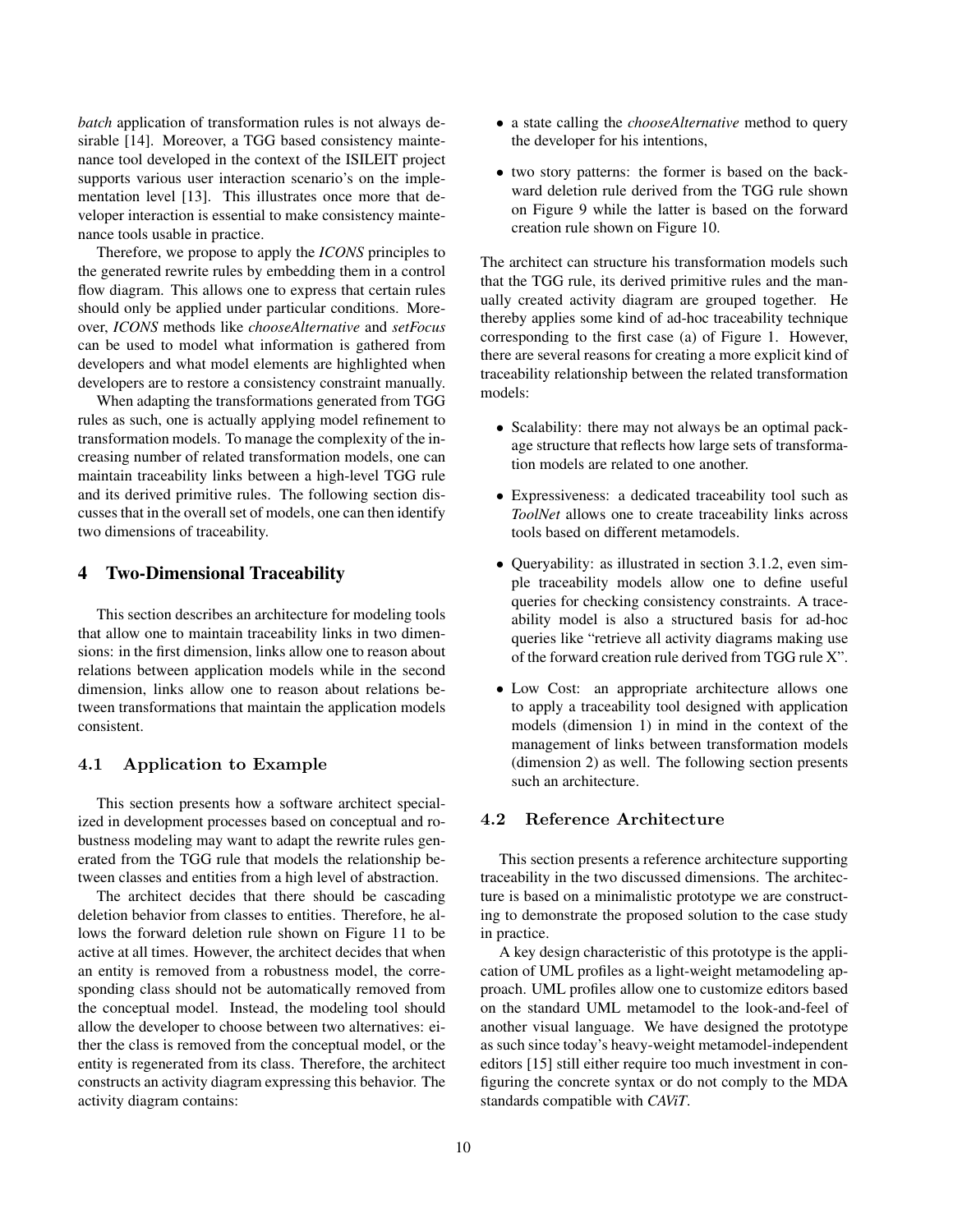

**Figure 13. Reference architecture of a consistency maintenance tool-chain using 2D traceability.**

This design decision implies that the *CM*, *RM*, *ICONS* and *TGG* repositories physically correspond to only one MOF repository, being the JMI compliant repository of the *MagicDraw* UML tool. Thanks to that, *ToolNet* only needed to be extended with a JMI based link repository, a repository communication component (called a *Tool Link* [16]) for JMI and a user interface plugin for *MagicDraw*. The disadvantage is that the higher order transformation for normalizing triple graph grammars to operational rules needs to be implemented again in a UML profile and MOF compliant manner. When Fujaba would be supported by *ToolNet*, we could reuse an existing Fujaba plugin for triple graph grammars instead [17].

The prototype relies on the *ToolNet* widgets for visualizing traceability links in the two dimensions. Industrial validation of *ToolNet* indicated that end-users prefer tablebased widgets [16] over a graph-based tool like Fujaba's dynamic object browsing (*DOBS* [18]). However, since the application of *DOBS* in a debugging context seems promising [19], we would like to learn to what extent a graph-based visualization of transformations and their traceability links can improve the development experience of model transformation writers. Therefore, we are constructing a JMI based storage layer for DOBS which will allow one to browse and update the abstract syntax graphs of all the discussed models (*conceptual*, *robustness*, *transformation, traceability*, ...) in a uniform manner.

Links from the *application dimension* are managed by the repository shown at the top part of Figure 13, between the repositories containing the conceptual model (CM) and the robustness model (RM). Links from the *transformation dimension* are managed by the repository shown on the bottom left part. The link shown at the bottom of this repository is used to relate a triple graph grammar rule with its six derived operational rules. The link above relates such an operational rule to a primitive rewrite rule embedded in an activity diagram from the ICONS repository.

# 5 Conclusion

Software models are expressed in a variety of languages with a variety of tools. It is widely accepted that the management of inconsistencies that can arise within and between such models requires a means to describe consistency constraints, detect violations and correct the models accordingly.

Unfortunately, today's model-driven engineering tools focus on the fully automatic transformation of software models and lack essential support for interacting with developers. This paper presented some lessons learned from building *ICONS*, a MOF compliant platform for the visual development of *interactive* consistency maintenance software. By modeling transformations in OCL and story diagrams, we identified the need for a more abstract formalism. While formalisms such as triple graph grammars already allowed one to express a general consistency constraint in a concise and visual manner, the derived tools encoded developer interaction in their low-level implementation language.

This motivated the integration of triple graph grammars with *ICONS* which results in the use of traceability links in two dimensions. The new (second) dimension consists of links supporting the stepwise refinement of abstract transformation models into operational transformation models. Essentially, this illustrates that model-driven engineering techniques can be used for managing the complexity arising *within* tools supporting model-driven engineering.

# Acknowledgements

This work has been sponsored by the European research training network "Syntactic and Semantic Integration of Visual Modeling Techniques (SegraVis)" through the University of Antwerp.